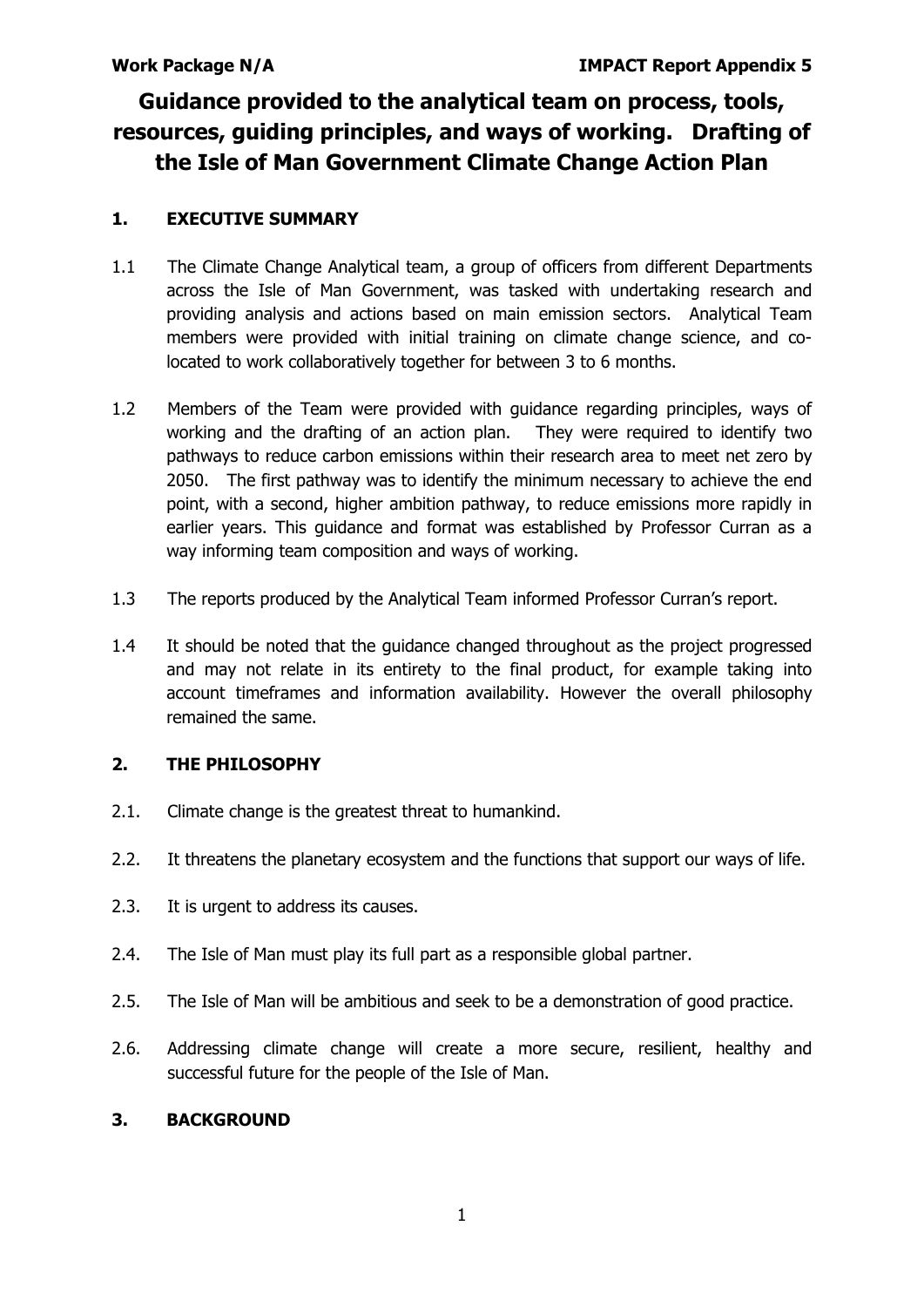- 3.1. The Climate Change Action Plan must be provided by 31 October 2019. A specification has been provided of its essential elements:
	- The report should provide a climate change action plan to include ambitious target options for achieving net zero emissions with interim targets and a climate impact assessment of proposals.
	- The report should consider the impact on the environment, community and economy in order to propose an appropriate balance and clarify the impact of options identified.
	- To inform any statutory target obligations included in the proposed Climate Change Bill being introduced in the next legislative year; and calls upon the Government to lay its Climate Change Action Plan before Tynwald by January 2020
- 3.2. This is a demanding task which will need to be launched very quickly, and will require sufficient resource and close managing and monitoring in order to be successful.

# **4. PROPOSED WORKING METHOD**

4.1. It is intended to adopt a "warp and weft" model. In this approach, the warp will be laid out, at a relatively high level, as a set of milestones for completion of numerous actions which, together and sequentially, will lead to the outcome of the Isle of Man being net-zero by 2050. Similar exercises will be conducted for a pathway which is the minimum necessary to achieve the end-point and for a pathway that is higher ambition, with emissions dropping more rapidly in earlier years. Experts drawn from appropriate Government Departments/Agencies will then create their weft which will be woven into the warp. Each weft will comprise expert analysis of the specific, sectoral, contributions required to meet the milestones. Once the wefts have been drafted, and sense-checked, by the individual Departments/Agencies, they will then be reconciled and the resulting completed fabric checked for consistency and the absence of holes. This is likely to require some iteration with Departments/Agencies (See Figures 1 and 2).



Figure 1: Warp and Weft Model.

4.2. In addition to the identification of the actions required of individual sectors, it will also be requested that estimates of costings be undertaken. This will be split into public funding and private funding, and will include likely returns on investment, or anticipated new income streams. Innovative funding approaches will be encouraged.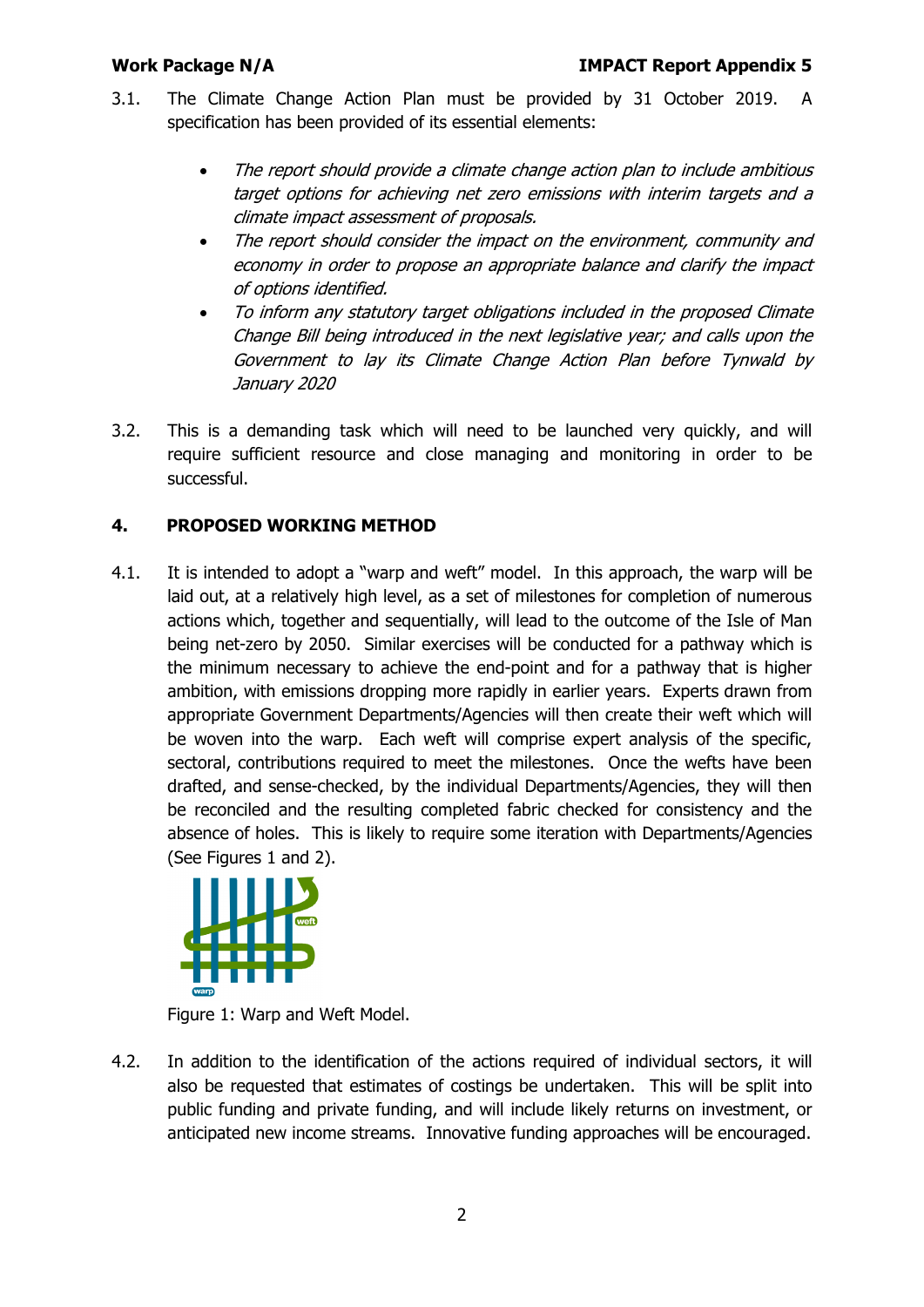# **Figure 2: Climate Change Action Plan - Warps**

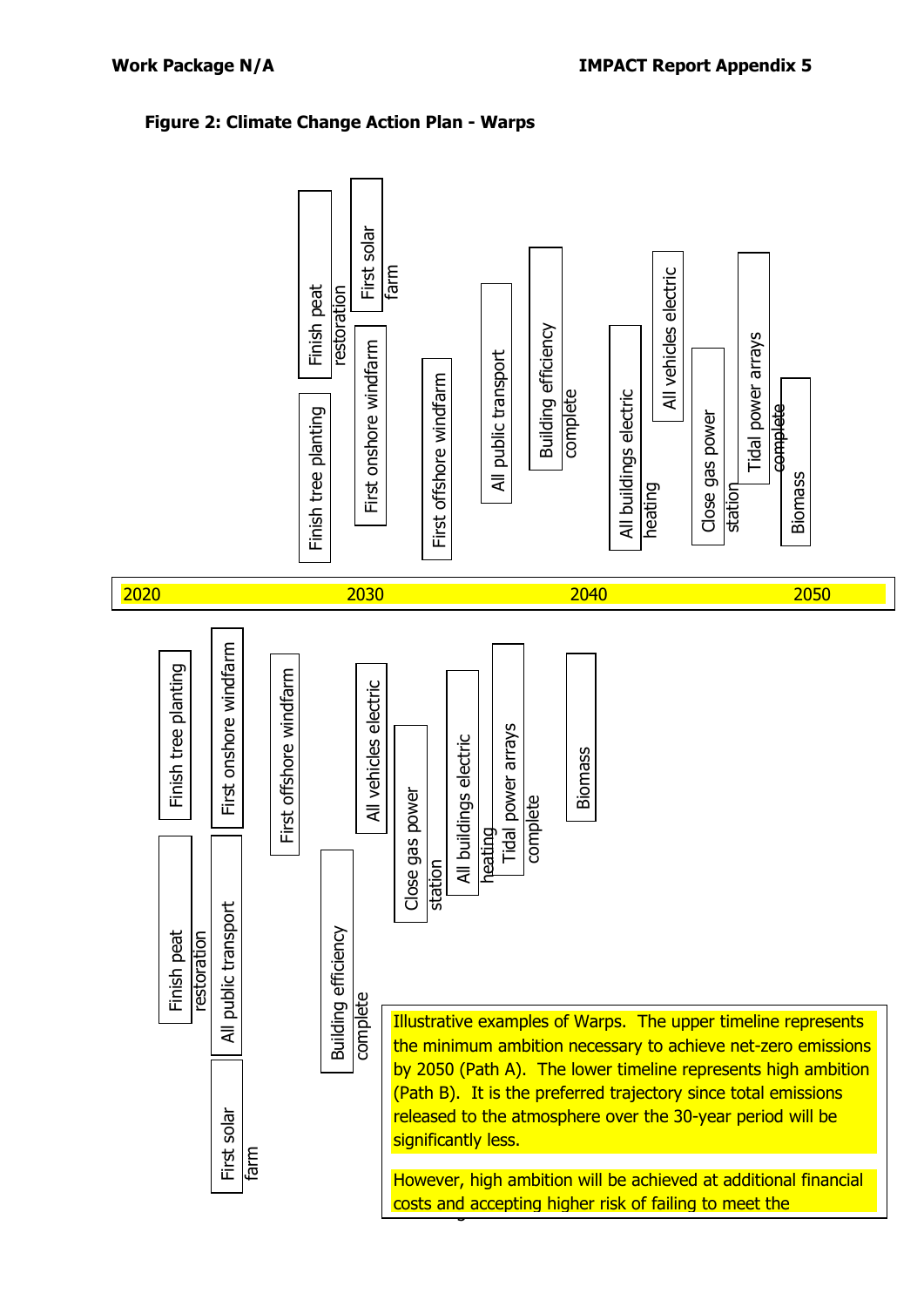# **Theory of Change**

- 4.3. In preparing each weft, team members should bear in mind the concepts embodied in the Theory of Change (Thinknpc.org, 2019). This informs not the "what" we want to achieve, but the "how". But in doing so, it will help think through what might be achievable in the quickest possible time and what approaches to adopt that might help to reduce the risks of non-achievement of actions in the proposed timeframe.
- 4.4. The "Outcomes Chain" visualisation should be used wherever appropriate. Note that this methodology particularly highlights both evidence and assumptions. It is intended to raise challenge to (often unquestioned) assumptions. It also prompts thinking about how progress can be monitored and reported. Note that both pathways (Path A and Path B shown in Figure 3) will need metrics associated with them, if it is decided not to adopt  $CO<sub>2</sub>$ -based targets and dates within the overall climate change plan. Members of the Analytical Team should also think of appropriate metrics (milestones) within each weft that are easily measured and reported to ensure that Path A or Path B is being followed.

### **Education and Reading Material**

- 4.5. See downloadable document called 'Moment of change' as opportunities for influencing behaviour ( Thompson et al, 2011).
- 4.6. Ted Talk The inside story of the Paris climate agreement (TED, 2016).

### **Person Specification**

- 4.7. This is the specification that went to Chief Officers in advance of the team being formed:
	- Members of the Analytical Team are sought from across the Departments and Agencies of the Isle of Man Government.
	- Team members will be co-located and work collaboratively together for varying periods between 3 to 6 months.
- 4.8. The following characteristics are most suitable for team members:
	- If a single team member is drawn from a contributing Department or Agency then the most appropriate seniority is likely to be Team Leader level, or Senior Executive Officer, or Senior Specialist. At this grade, the individual has excellent technical and analytical ability, will understand many elements of the contributing organisation, will also appreciate the bigger picture and cross-Government relationships, while additionally having relatively good access to senior management in the event of obstacles or difficulties arising. It is, of course, acknowledged that in some organisations a suitable person may currently be in an Higher Executive Officer (HEO) role and would be a valuable choice if demonstrably capable of delivering work at an Senior Executive Officer (SEO) level.
	- If two members are requested from one organisation, then the second member may well be selected from Higher Executive Officer level, and preferably, bring a different range of experience to the Team.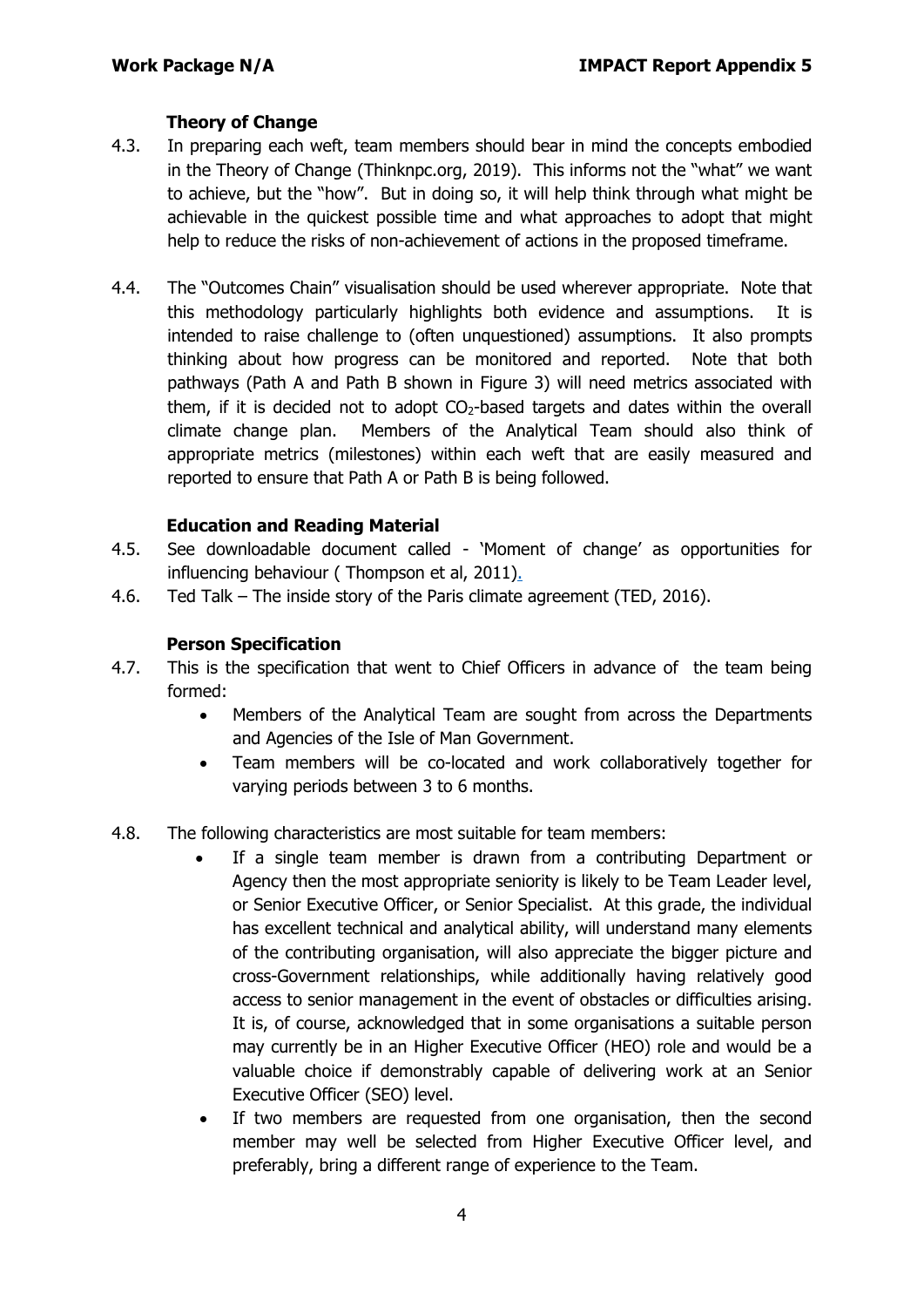- An ideal Team member will be respected and trusted in his/her own organisation, and will have a good network of contacts upon whom to draw for ideas, information and evidence.
- Individuals do not need to be expert on climate change, but a broad understanding and motivation to create a national solution to this urgent global problem is essential.
- Team members should be self-motivating and capable of defining and pursuing their own particular contributions, ensuring there is a strong evidence base, and that the scope is comprehensive. There will be supervision and also supportive challenge offered, as individual contributions are defined and elaborated.
- Team members will also be expected to challenge others' outputs and evidence. This is a key element of the developmental process and members must be comfortable with this way of working.
- Team members must be able to communicate well, and be enthusiastic about cross-boundary working, and collaboration. They should be creative and naturally able to think beyond traditional or routine solutions and approaches. Work intensity may be high.
- While certainly bringing to bear the detailed experience, knowledge, skills and policies of their own organisations, individuals are not necessarily on the Team to directly represent those organisations. Individuals are expected to contribute to the development of an ambitious, cross-cutting, innovative and coherent action plan to tackle climate change – while also considering many other potential co-benefits. Systems' thinking is essential.

# **Guiding Principles and Ways of Working**

- 4.9. Members of the Analytical Team will be undertaking the development of their own set of actions (the weft) within the overall structures and indicative timetabling set out for the entire Isle of Man action plan (the warp).
- 4.10. All Team members must follow a universal set of guiding principles and ways of working:
	- Ask for help from colleagues in your own contributing organisation, but also ask for help from colleagues in the Team, and from any available consultancy support.
	- Seek out debate and challenge, and also offer challenge, in a supportive way, to Team colleagues.
	- Base your draft actions on sound evidence. For key evidence then make sure it is referenced with credible source material.
	- If assumptions or estimates have to be made, as is very likely, then make that clear.
	- Keep options open for as long as possible (no regrets) particularly where technology is developing, and/or costs are dropping.
	- In your work, the principles of both Climate Justice and Just Transition should be embedded.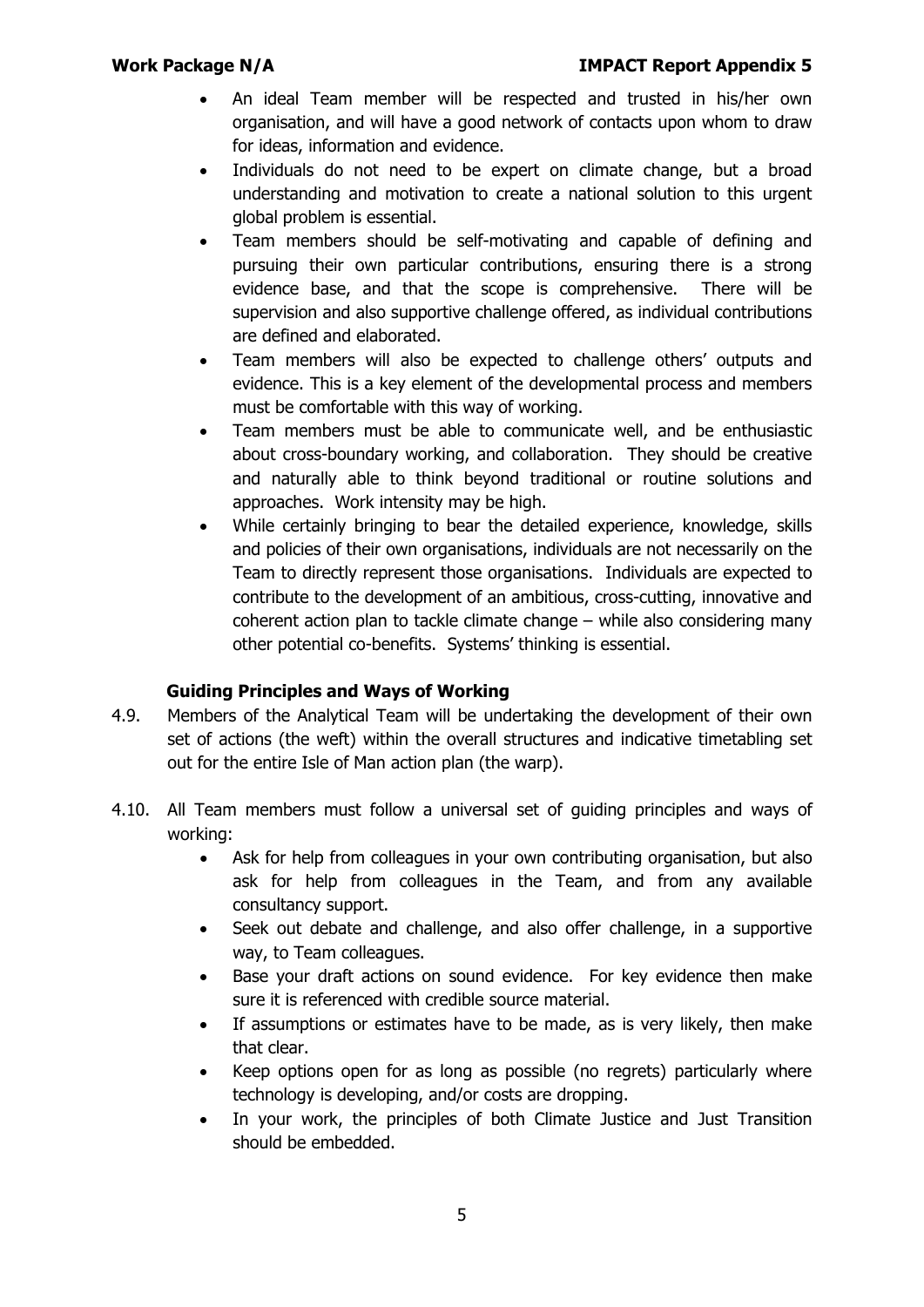- Always seek to strengthen the IoM economy, and to generate a legacy of good and long-lasting local jobs. Wherever possible, local businesses should be helped to be prepared and to become more innovative and more competitive. Local markets should be encouraged.
- The costs of actions should be minimised.
- Private investment should be maximised wherever possible in order to minimise public expenditure. Private funding can be much more substantial, can be flexible and sourced rapidly.
- Returns on investment, new revenue streams, as well costs saved should all be estimated.
- Risks of delivering actions should be minimised and mitigated. A common risk estimation (deliverability and costing) must be applied to every proposed action (see Table 1).
- Interdependencies of all proposed actions must be identified.
- Current public or private activities that must be reduced, or stopped, must be identified.
- The spirit of the UNESCO biosphere should be respected and enhanced.
- Ecosystem services should be strengthened.
- Improvements to human health should be encouraged.
- Climate change adaptation and resilience should be promoted.
- Stakeholders and the wider community must always be considered, and they will be informed and consulted at appropriate stages.

# **Confidentiality**

4.11. The Analytical Team will be finding its way through some complex and closely interrelated material. It is very likely we'll all get some things wrong, particularly early on. We will quickly gather evidence and we'll learn. It is important also that we look at all options, that we are open-minded, creative and imaginative, but challenging, and certainly not just adopting previous ways of thinking and acting - that haven't delivered for climate change. We will be brain-storming. For this reason, it is expected that some of our material over the weeks will suggest options that will quite possibly never be pursued. It would be potentially damaging, to the project and to our reputations, if this material was exposed to critical external judgement until we're ready. So, this is a plea to be careful in looking after your written/electronic material, and be careful in how you discuss and debate with other external colleagues or sources. Everything is draft and subject to change/amendment until the very final report is submitted.

# **Project Management**

- 4.12. The project to which you have been recruited is known as the "Climate Change Action Plan Report".
- 4.13. The independent chair, recruited by the Isle of Man Government, is James Curran and he has personal responsibility for what ends up in the report to the Council of Ministers. So, please be aware that he may, or may not, accept everything that is in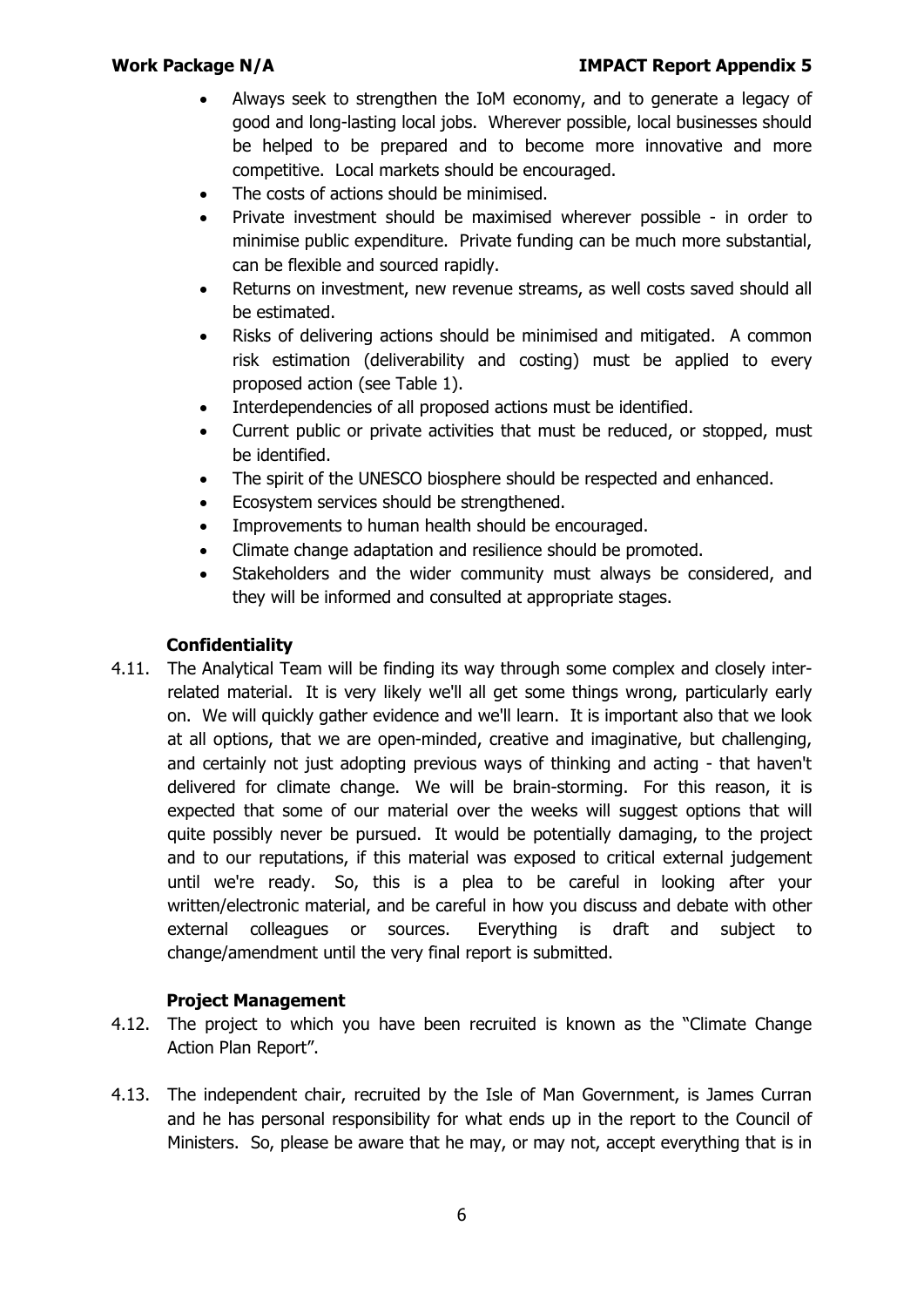your draft contributions to the final climate change action report. His decision is final. He has a specific role in setting the strategic direction of the overall project.

- 4.14. The Project Sponsors are the Council of Ministers' Climate Emergency Consultative Transformation Team and also the Climate Change Sponsor Group (as per the approved Terms of Reference), which are both chaired by James Curran.
- 4.15. The purpose of the project is "To develop the Isle of Man climate change action plan and target options for achieving net zero carbon emissions and lay before Tynwald in January 2020 and inform the subsequent Climate Change Bill."
- 4.16. The programme of work falls under the managerial responsibility and accountability of the Department of Environment Food and Agriculture (DEFA), who has created a Head of Climate Change and is the designated Project Director. DEFA are delivering this project on behalf of the Isle of Man Government and provide the secretariat to support the project.
- 4.17. However, please note that members of the Analytical Team have not been formally seconded to the project, so your normal line-management reporting remains in place and unchanged.
- 4.18. If you have any particular problems or difficulties please first discuss them with Head of Climate Change. However, you can always contact your own regular line manager for additional advice, support or guidance.
- 4.19. The project will be run under formal project management terms, using MS Project. This means that every individual will be expected to respond rapidly to any requests for information from any of the team. In particular, the Project Manager, who has responsibility for co-ordinating our combined efforts, will appropriately impose and expect adherence to specific timetables, delivery of work, cross-team interactions, reports and submissions of written material. Those who have worked within formal project management will understand how this operates. If you haven't - then please let the Project Manager know and get some induction. Just remember, the Project Manager is there to help us all deliver a great piece of high quality work, on specification, and on time.
- 4.20. DEFA's project manager is currently working on the project and additional project management resources are being organised. This will include the close involvement of a professional project manager, the provision on timelines and milestones, identification of critical paths, and monitoring and review of progress.
- 4.21. There will be identification of interdependencies of key tasks and actions, and a risk log will be maintained with appropriate mitigation of risks.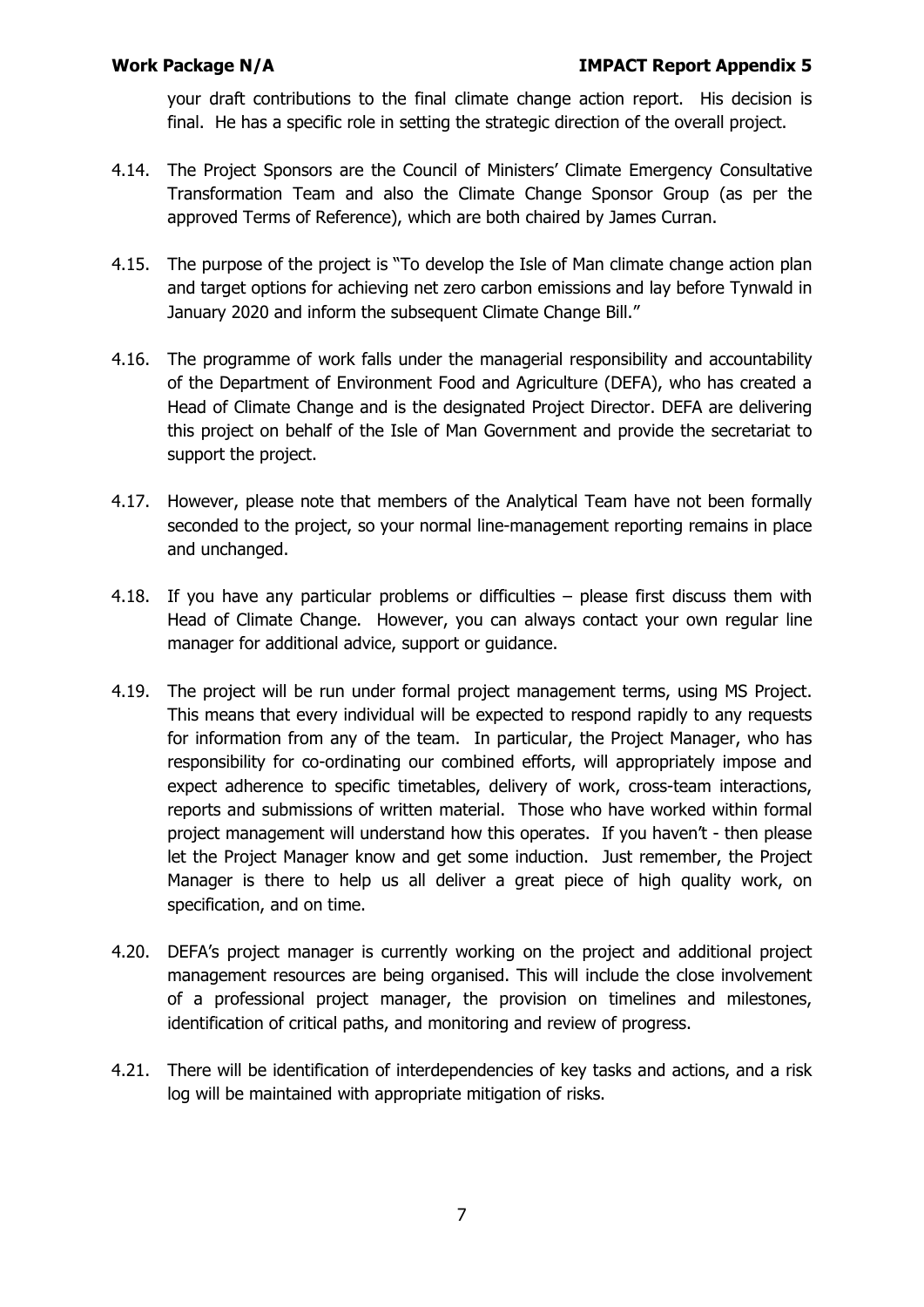- 4.22. There will be regular reporting to various levels of control and oversight including the Climate Emergency Transition Team, the Sponsor Group and the Chief Secretary and the Council of Ministers.
- 4.23. Members of the Analytical Team must expect to be asked for regular updates by the Project Manager. The Project Manager is there to ensure the overall delivery – even if he/she does nag in the most supportive way possible!

### **The Task**

- 4.24. Staff in the Analytical Team will co-locate and will be guided and overseen by the Climate Change Team in DEFA. Training in climate change will be provided: the science, and the mitigation and adaptation tools.
- 4.25. Each staff member will develop a weft for his/her Department/Agency, but in close consultation and collaboration with other representatives. It is expected that staff members will bring their own knowledge and skills and also utilise their professional networks in their employing Department/Agency. However, they will work across organisational and disciplinary boundaries to facilitate the creation of a comprehensive, coherent and integrated plan.
- 4.26. The preparation of the sectoral wefts will need to be completed quickly, probably within 4 weeks (from the start date of 12 August – please note estimated dates throughout). Each representative will then seek sense-checking from his/her Department/Agency for the submission.
- 4.27. The Climate Change Team will then collate all submissions and seek to reconcile them into one master action plan, with individual contributions available as appendices. Estimated costs and returns will also be compiled. Estimated risks will also be profiled. There will undoubtedly be a requirement for further iteration with Departments/Agencies at this stage. This may take 2 weeks (from 9 September).
- 4.28. Funding of the action plans is crucial and it is expected, particularly, that this component would very much benefit from external scrutiny by appropriate consultants. This may take a further 3 weeks (from 23 September). The output may, again, require some iteration with Departments/Agencies.
- 4.29. It is clearly important that each contribution must follow certain formats and structures – both to make compilation and reconciliation possible for the final cover report, but also so that the individual appendices look similar. The cover report will be prepared, summarising the actions, costs and benefits, and risks of two possible pathways to net-zero by 2050. Recommendations will be provided.
- 4.30. Various governance mechanisms for the delivery of the resulting action plan will also be assessed, and a recommendation given.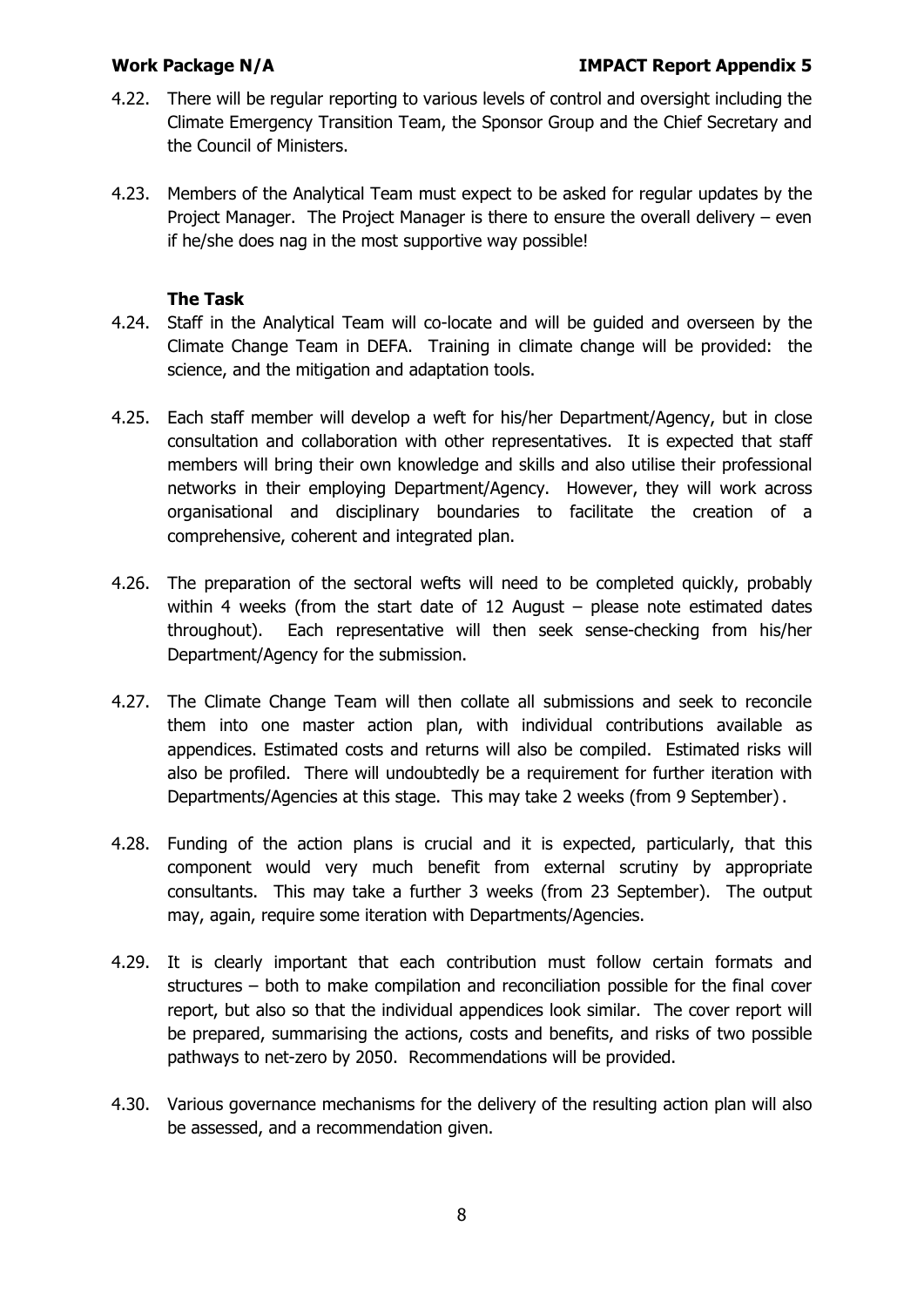- 4.31. This last stage may take up to 2 weeks from 14 October, including circulation of the final draft to Departments/Agencies.
- 4.32. A live Gantt chart is provided.

### **Structure of Analysis**

- 4.33. The terms of reference for the project require "a climate change action plan to include ambitious target options for achieving net zero emissions with interim targets and a climate impact assessment of proposals". A political commitment has already been given on the Isle of Man achieving net-zero emissions by 2050 – a figure founded on robust science as the global requirement to have a 50:50 chance on keeping planetary temperature rise close to +1.5degC, the aspiration set in the Paris Agreement.
- 4.34. It is intended that this report avoids suggesting an alternative, or a series of alternative target dates for net-zero. This often distracts from the necessary political debate on mitigation actions and how to deliver them.
- 4.35. It is proposed that a more useful and informative set of recommendations in the final report might relate to the level of ambition in delivering the various actions that will be required to reach net-zero by 2050.



Figure 3: Pathways to net-zero

- 4.36. Science tells us that Path B is much preferable to Path A, although both achieve netzero in 2050, since a substantial mass of carbon is not emitted into the atmosphere by taking the more ambitious route.
- 4.37. Path A may very well be based on adopting the approach on "Change Moments" which argues that behaviour changes are much more easily adopted at times in life when other changes occur (typically, marriage, moving house, retiring). For the IoM this pathway may be dictated by opportunities such as the gas turbine power station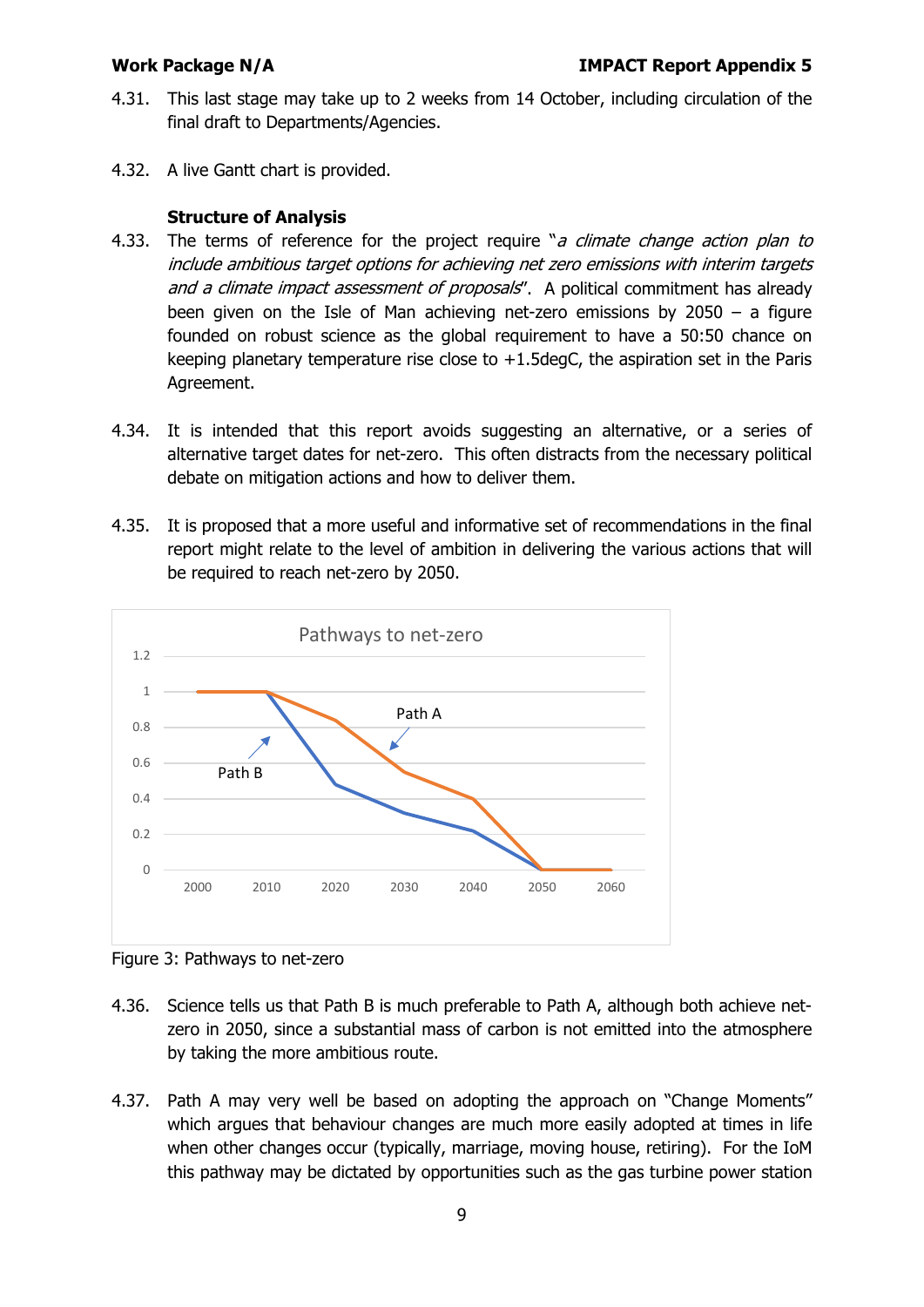paying off its public debt in 2035, meaning it may be a good time to consider closure, or as another example, individuals change their cars roughly every 12 years, so it may be easier, whenever those changes occur, to persuade them to take an electric vehicle next time. This would be in contrast to Path B where individuals may all be forced to change their vehicles to electric over, say, a three-year period, through a combination of regulatory restrictions, tax incentives or subsidies. It becomes clear that some actions, and therefore the different pathways, will have different levels of risk of achievability and different levels of cost, both public and private.

4.38. The Analytical Team will be asked to offer these two alternatives for each of the actions they work on: a minimum-required pathway (Path A), and a high-ambition pathway (Path B).

| <b>Analysis Results Table</b>                     |      |      |      |      |      |      |      |      |
|---------------------------------------------------|------|------|------|------|------|------|------|------|
|                                                   | 2017 | 2020 | 2025 | 2030 | 2035 | 2040 | 2045 | 2050 |
| Emissions inventory (annual total for the year)   |      |      |      |      |      |      |      |      |
| $CO2e$ Emissions                                  |      |      |      |      |      |      |      |      |
| CO <sub>2</sub> e Captured                        |      |      |      |      |      |      |      |      |
| Net $CO2e$                                        |      |      |      |      |      |      |      |      |
| <b>Investment</b>                                 |      |      |      |      |      |      |      |      |
| Public Investment in the preceding 5 years $(E)$  |      |      |      |      |      |      |      |      |
| Return on Investment                              |      |      |      |      |      |      |      |      |
| Cost benefit ratio                                |      |      |      |      |      |      |      |      |
| Cost per tonne of $CO2e$                          |      |      |      |      |      |      |      |      |
| Savings per tonne of $CO2e$                       |      |      |      |      |      |      |      |      |
| Private Investment in the preceding 5 years $(E)$ |      |      |      |      |      |      |      |      |
| Return on Investment                              |      |      |      |      |      |      |      |      |
| Cost benefit ratio                                |      |      |      |      |      |      |      |      |
| Cost per tonne of $CO2e$                          |      |      |      |      |      |      |      |      |
| Savings per tonne of $CO2e$                       |      |      |      |      |      |      |      |      |
|                                                   |      |      |      |      |      |      |      |      |
| <b>Risks</b>                                      |      |      |      |      |      |      |      |      |

### **Analysis Results Table**

# **Table 1: Analysis Results Table**

Notes - The cost benefit ratio is the number of times an investment pays back over its lifetime

### **Data**

- 4.39. The Climate Change Action Plan must be based as much as possible on quantitative analysis. It is important to establish the emissions baseline, using data submitted by the Isle of Man as a component of the UK's submission to the United Nations Framework Convention on Climate Change (UNFCCC). If data do not exist then emission factors, taken from UK studies, can be used to estimate baseline and also future emissions.
- 4.40. In forecasting future emissions by sector, it should be made clear what trends are assumed for, say, population, energy efficiency of equipment, future lifestyles (e.g. private driving habits). Any assumptions should be discussed across the Analytical Team so that different wefts do not assume different trends.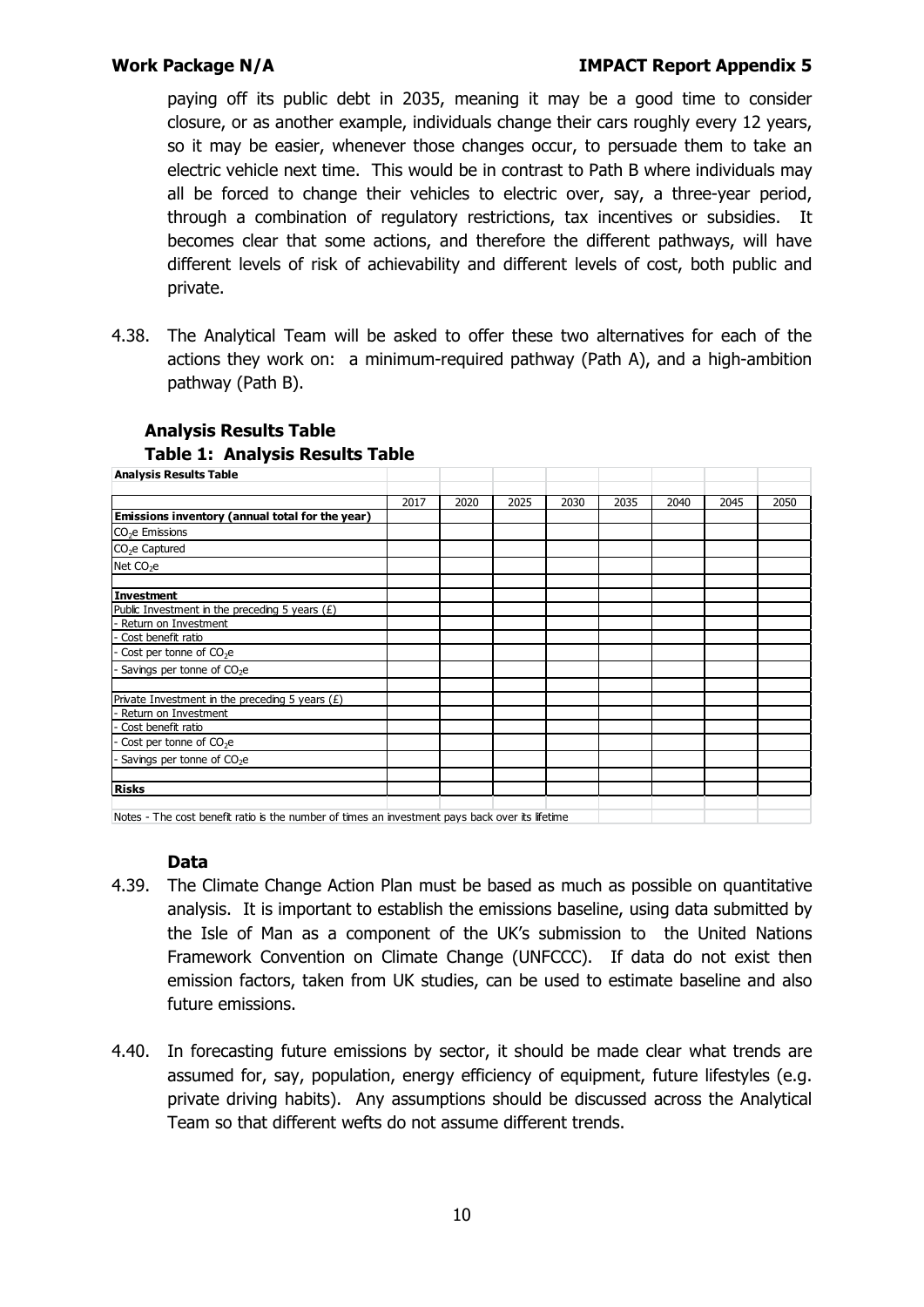4.41. If a particular weft is struggling due to lack of good, sound and reliable data, then the relevant report should make clear what additional monitoring needs to be established, and how and by when it should be inaugurated.

# **Common Formats of Reporting**

- Your report needs to be clearly written, as succinct as possible, clearly referenced (see details below) and checked for spelling, grammar etc.
- All acronyms should be given in full for first use.
- Harvard referencing is the common referencing scheme to be used (see document in resources) – it is really important that your report is fully referenced.
- Use the table above (available in Excel in the shared folder) to present the quantitative work that you've done
- Refer to the Theory of Change approach as you write and use the visual representation of this approach for your work if appropriate
- Additional workings, background information and other relevant material should be made available as appendices.

# **The Common Format of the Weft Report**

- 4.42. The following structure will be required for most weft reports (there may be exceptions for some of the wider/overarching issues)
	- **1. Title**
	- **2. Lead author(s) and additional contributors (if required)**
	- **3. The Challenge**
	- **4. The Opportunity**
	- **5. The Actions (a) Necessary Ambition plus tabulation (b) High Ambition plus tabulation**
	- **6. The impacts and mitigations for them**
	- **7. The costs and returns**
	- **8. The risks (including position on the risk matrix)**
	- **9. The co-benefits (the positive benefits associated with the climate action)**
	- **10. Conclusion**
	- **11. References (using Harvard referencing)**
	- **12. Appendix with important additional information**

# **Saving your work**

- 4.43. Please save all your work pertaining to this project in your personal folder within the shared area, but please work in a way that allows this work to be easily accessed and shared by the team. If you want to have a private/work in progress folder within your personal folder please set that up and make it clear to other users.
- 4.44. Please include your spreadsheets of calculations and make them as user-friendly as possible, bearing in mind that you will need to share them with the other members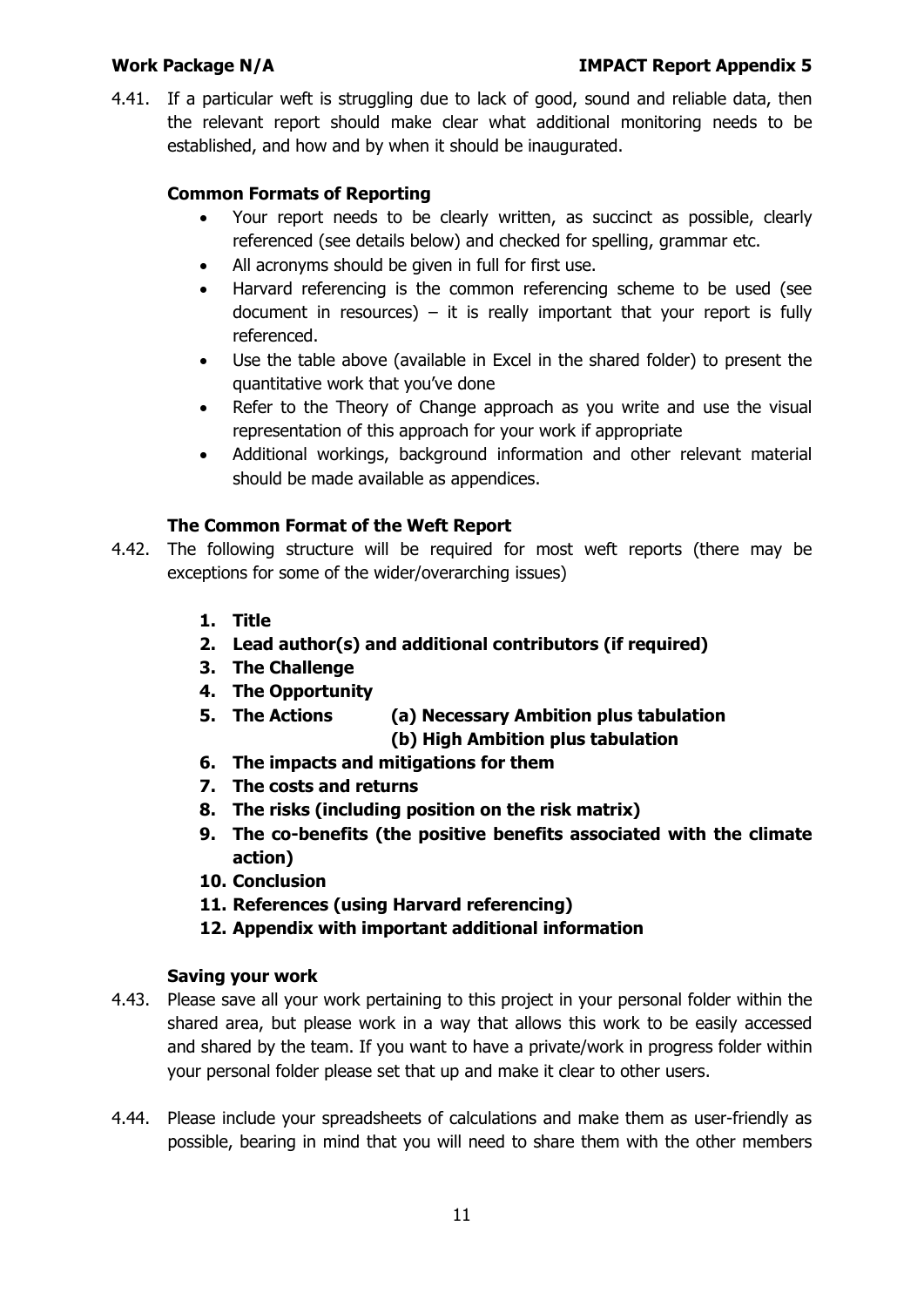of the Analytical Team and Secretariat now, and others may need to pick them up again at a much later date.

- 4.45. Please keep a clear record of the key people you speak to (particularly external stakeholders) and meetings you attend as part of this work and make this accessible in your folder.
- 4.46. If you download resources or people email you reports or other information, please save all of this in your shared area for future reference for others, with appropriate regard for the requirements of GDPR.

### **Declaration of conflict of interests**

4.47 Members of Analytical Team to populate conflicts of interest register.

### **General points**

- Assistance from external consultants and other experts is an important part of this project to support you in your work. As soon as you have identified the need for expert assistance on a major piece of work or something more minor, please contact Project Lead or another member of the DEFA secretariat to discuss what you require and we will help put the appropriate support in place.
- If you have any concerns please contact Project Lead or another member of the DEFA secretariat as soon as possible and we will work with you to find a solution.
- Keep in touch on progress don't wait for formal reporting times to raise issues. If you are stuck on something talk to the Secretariat team and your colleagues in the Analytical Team as soon as possible.
- Don't be afraid to ask for help we are all learning rapidly on this task and we will need to support each other to make it work effectively.
- There is Chief Officer Group support for this project and your colleagues back in your departments also need to make time to support you in this work. If this isn't happening and you don't get the information you need within a reasonable time frame, let us know as soon as possible.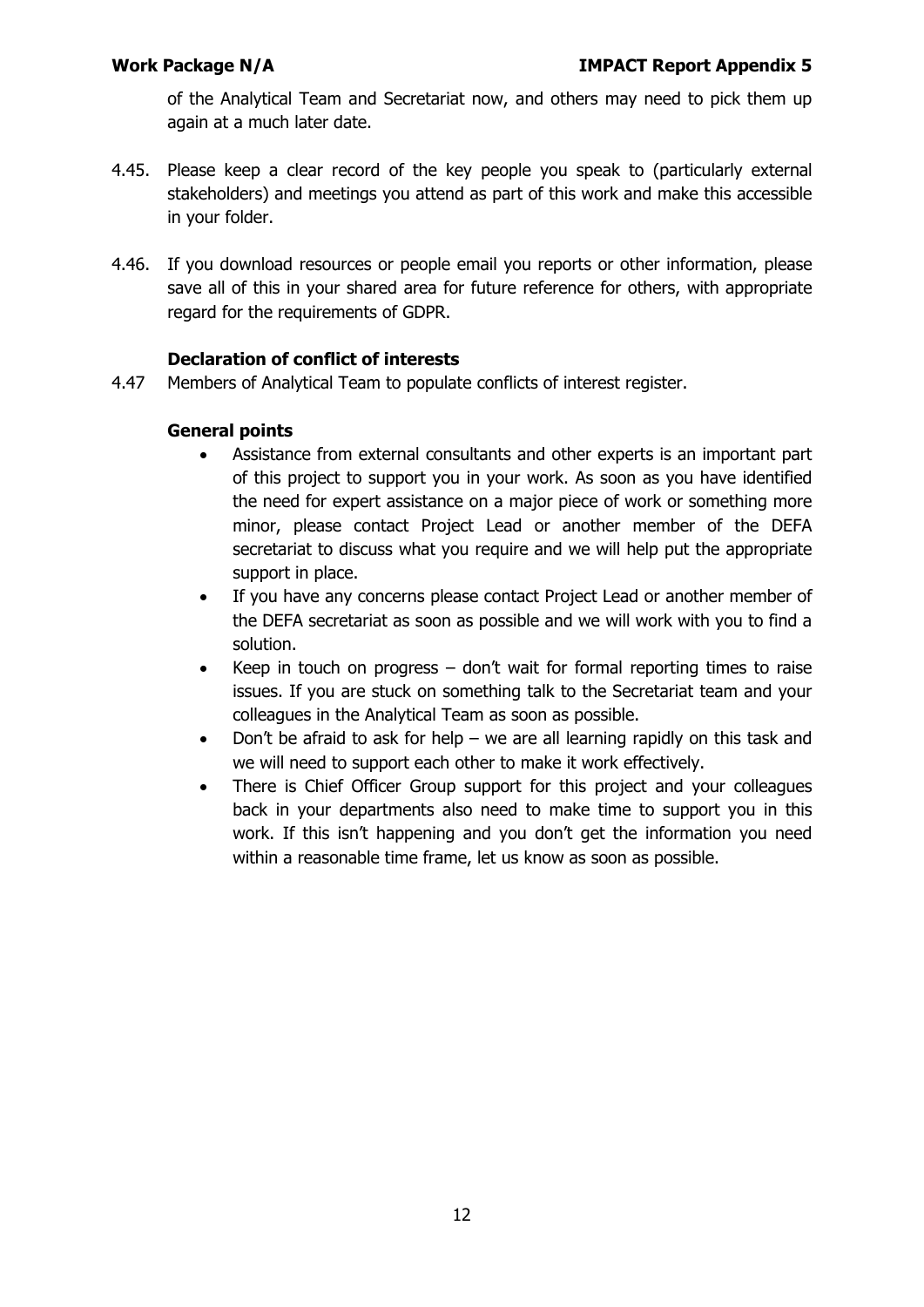# **REFERENCES**

TED, (2016). The inside story of the Paris climate change agreement. [video] Directed by C. Figueres.

Thinknpc.org. (2019). [online] Available at: https://www.thinknpc.org/wpcontent/uploads/2018/07/Creating-your-theory-of-change1.pdf [Accessed 17 Dec. 2019].

Thompson, S., Michaelson, J., Abdallah, S., Johnson, V., Morris, D., Riley, K., & Simms, A. (2011). "Moments of change" as opportunities for influencing behaviour: A report to the Department for Environment, Food and Rural Affairs. nef (the new economics foundation). Defra, London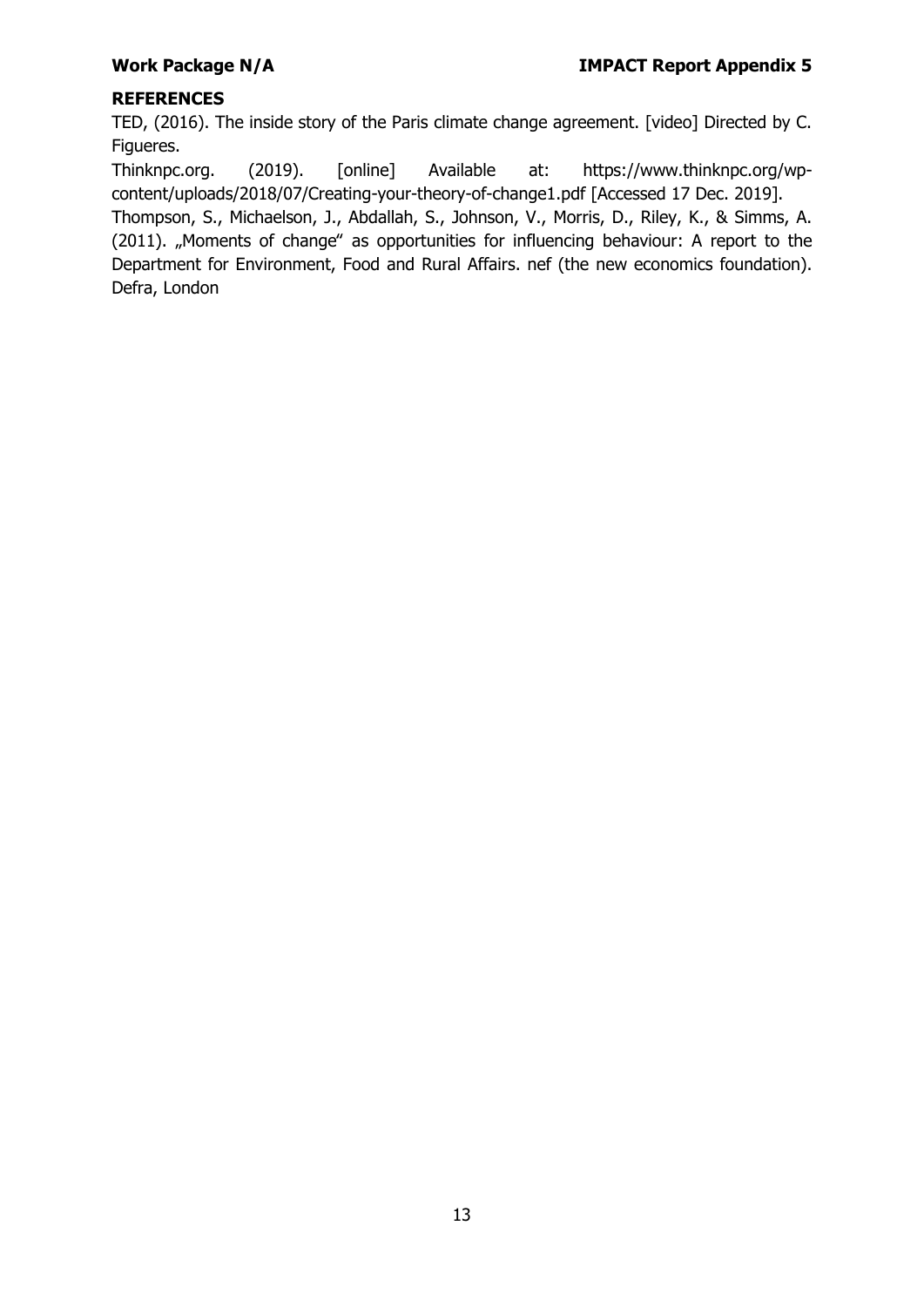### **Annex 1**

### **Resources requested**

- 1.1. Representatives will be required from the following Departments/Agencies:
	- DEFA will provide the central co-ordinating team and project management, arrange accommodation, offer guidance, training, advice, managerial and administrative support, including reports to Committees. The team must also be able to access support from the Government Communications Division.
	- DEFA: 2 staff full-time for 6 months (forestry, agriculture, land management, planning, blue carbon)
	- Infrastructure: 2 staff full-time for 5 months (housing, transport, local authorities)
	- Treasury: 1 staff full time for 5 months (funding mechanisms)
	- MUA: 1 staff full time for 5 months (electricity, gas, energy efficiency, water)
	- Enterprise: 1 staff full time for 5 months (business, circular economy, jobs, private financing)
	- Cabinet Office: 1 staff part-time for 5 months (policy advice, governance, comms, organisational change)
	- Education, Sport & Culture: 1 staff, part-time for 3 months (role of education, culture, arts)
	- Health & Social Care: 1 staff full-time for 3 months (operations, health cobenefits)
	- Home Affairs: 1 staff full-time for 3 months (operations, emergency response)
	- MNH: 1 staff full-time for 3 months (land management, heritage, engagement)
- 1.2. Staff will, of course, be released back to their employing organisations as tasks are completed.

### **Annex 2**

# **The Analytical Team (Officers representing each Government Department - there are still additional officers to add to this)**

- 1.1. From DEFA:
	- 5 staff members ranging from 1 day per week to full time
- 1.2. From DoI:
	- $\bullet$  2 staff members ranging from up to 3 days per week to full time
- 1.3. From Treasury:
	- $\bullet$  3 staff members ranging from 1 day per week up to 3 days per week
- 1.4. From MUA: